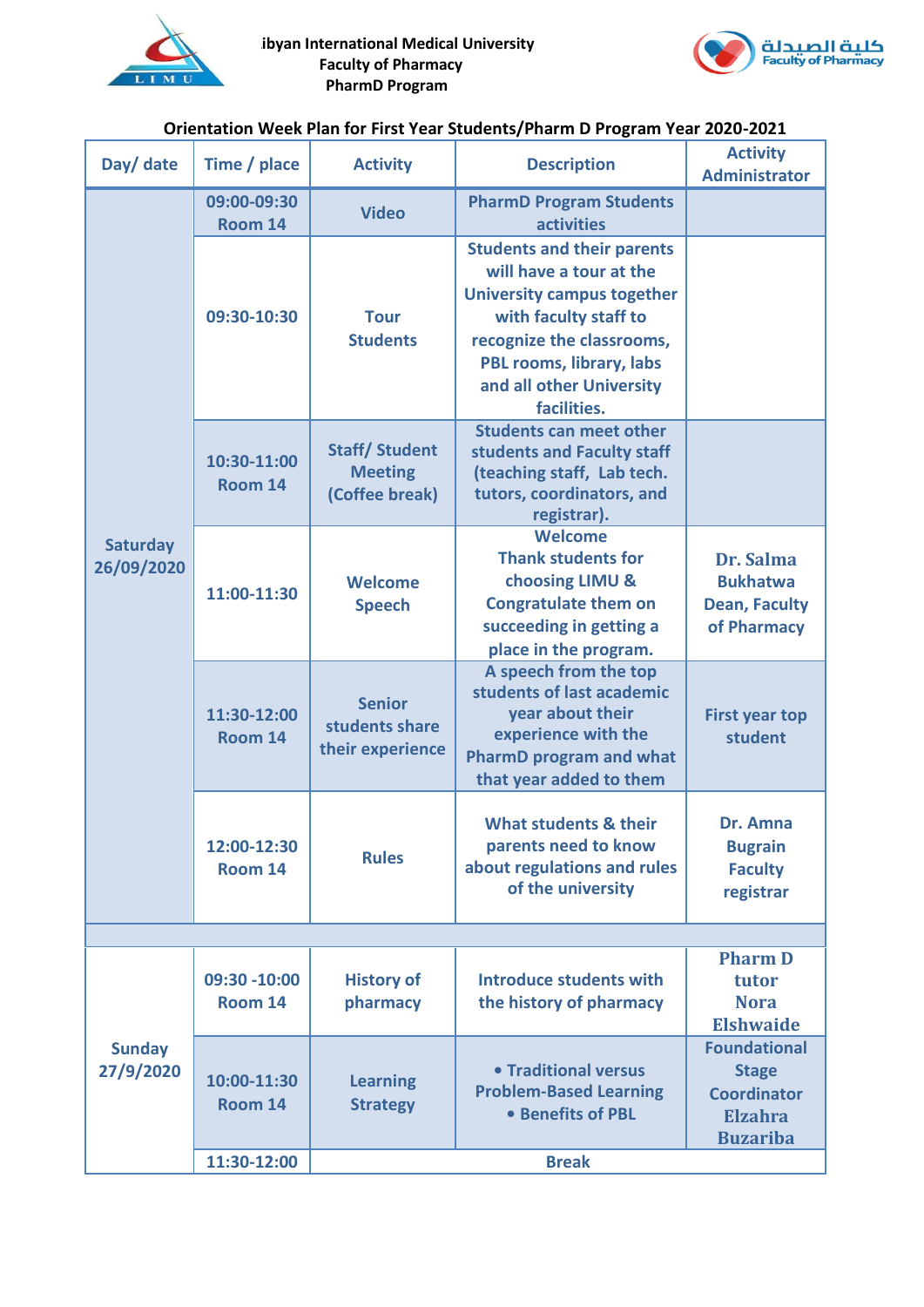

## **Libyan International Medical University Faculty of Pharmacy PharmD Program**



|                              | 12:00-01:00                                      | <b>Time</b>                                                                             | <b>Explore why time</b>                                                                                                                                       | <b>Pharm D</b><br>tutor                                                                                                                                           |
|------------------------------|--------------------------------------------------|-----------------------------------------------------------------------------------------|---------------------------------------------------------------------------------------------------------------------------------------------------------------|-------------------------------------------------------------------------------------------------------------------------------------------------------------------|
|                              | Room 14                                          | <b>Management</b>                                                                       | management issues arise.                                                                                                                                      | <b>Hind Fathi</b>                                                                                                                                                 |
|                              |                                                  |                                                                                         |                                                                                                                                                               |                                                                                                                                                                   |
| <b>Monday</b><br>28/9/2020   | 09:00-10:30<br>Room 14                           | <b>Introducing PBL</b><br>Lecture                                                       | <b>PBL Session Main</b><br><b>Components</b><br><b>The Role of each Member</b><br>in PBL Group.<br><b>Professional behavior in</b><br><b>PBL sessions.</b>    | <b>Amna Bugrain</b><br>Afia abdelmula<br><b>Chief tutor</b>                                                                                                       |
|                              | 10:30-11:00                                      | <b>Break</b>                                                                            |                                                                                                                                                               |                                                                                                                                                                   |
|                              | 11:00-01:00<br><b>PBL rooms</b><br>$11\12\13\14$ | <b>PBL Workshop 1</b>                                                                   | <b>PBL session demonstration</b><br>by students                                                                                                               | PharmD<br>program Tutors                                                                                                                                          |
|                              |                                                  |                                                                                         |                                                                                                                                                               |                                                                                                                                                                   |
|                              | 09:30-10:15<br>Room 14                           | <b>Student attitude</b>                                                                 | <b>Respect, Responsibility,</b><br><b>Body Language</b><br><b>Self-Awareness/Self-</b><br><b>Evaluation</b>                                                   | <b>Pharm D</b><br>tutor<br><b>Wafa Masoud</b>                                                                                                                     |
|                              | 10:15-11:00<br>Room 14                           | <b>Ethics</b>                                                                           | <b>LIMU Code of Ethics</b>                                                                                                                                    | <b>Pharm D</b><br>tutor<br><b>Wafa masoud</b>                                                                                                                     |
|                              | 11:00-11:30                                      | <b>Break</b>                                                                            |                                                                                                                                                               |                                                                                                                                                                   |
| <b>Tuesday</b><br>29/09/2020 | 11:30-12:30<br>Room 14                           | <b>Effective</b><br><b>Studying</b><br>Method /<br><b>Note taking</b><br><b>Lecture</b> | <b>Note taking techniques</b><br><b>Tips for effective</b><br>studying<br><b>Steps toward success.</b>                                                        | <b>Pharm D</b><br>tutor<br>Sara elzantti                                                                                                                          |
|                              | 12:30-01:30<br>Room 14                           | <b>Guides</b>                                                                           | <b>Student Guide</b><br><b>Presentation guide</b><br><b>PBL Guide</b><br><b>Report Writing Guide</b><br><b>Poster Guide</b><br><b>Pharmacy Students Guide</b> | PharmD<br>program Tutors<br><b>Nourelhuda</b><br><b>Eldali</b>                                                                                                    |
|                              |                                                  |                                                                                         |                                                                                                                                                               |                                                                                                                                                                   |
| Wednesday<br>30/09/2020      | $9:00-11:00$<br>Room 14                          | <b>Moodle</b>                                                                           | <b>What is Moodle?</b><br><b>How to use the Moodle</b><br><b>Quizzes and evaluation on</b><br>the Moodle                                                      | PharmD<br>program<br>coordinator<br>and tutor<br><b>Iman Elyamani</b><br><b>Rana zogog</b><br><b>Khadija Najib</b><br><b>Naela Diassie</b><br><b>Raghda Ibeyo</b> |
|                              | 11:00-11:30                                      | <b>Break</b>                                                                            |                                                                                                                                                               |                                                                                                                                                                   |
|                              | 11:30-1:00                                       | <b>Marking Criteria</b>                                                                 | <b>Describe to students the</b>                                                                                                                               | <b>EEC office</b>                                                                                                                                                 |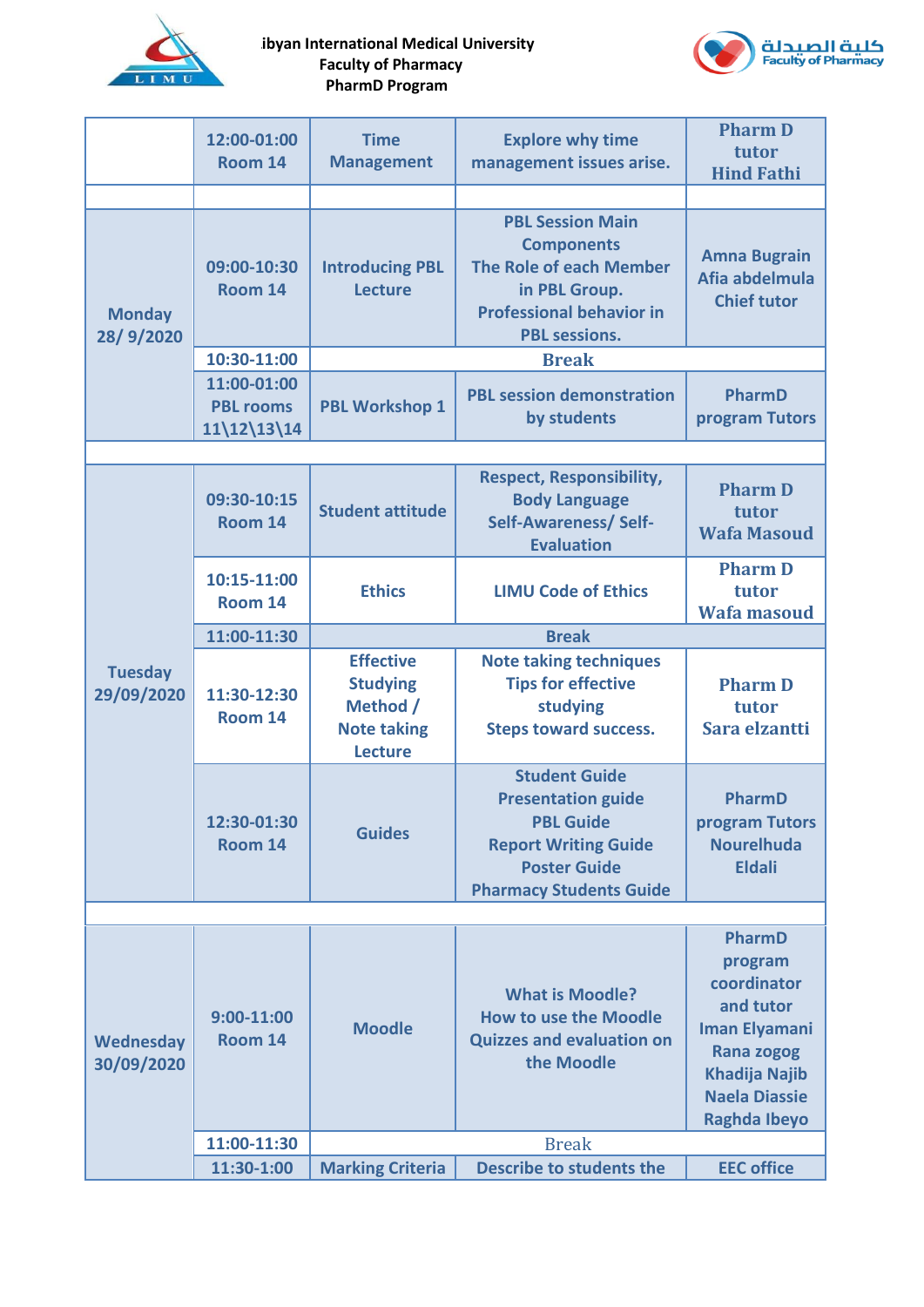

**Libyan International Medical University Faculty of Pharmacy PharmD Program** 



|                               | Room 14                                         |                                               | marking criteria,<br>continuous evaluation, and<br>the importance of<br>attendance. | <b>Amna Bugrain</b>                                                                          |
|-------------------------------|-------------------------------------------------|-----------------------------------------------|-------------------------------------------------------------------------------------|----------------------------------------------------------------------------------------------|
|                               |                                                 |                                               |                                                                                     |                                                                                              |
|                               | 09:30-11:30<br>Room 14                          | <b>Online learning</b>                        | The applications used in<br>online learning                                         | <b>Year</b><br>coordinators<br><b>Iman Elyamani</b><br><b>Rana zogog</b>                     |
| <b>Thursday</b>               | 11:30-12:00                                     | <b>Break</b>                                  |                                                                                     |                                                                                              |
| 01/10/2020                    | 12:00-1:00<br>Room 14                           | <b>Presentation</b><br><b>Skills</b>          | <b>Oral Presentations Skills</b>                                                    | PharmD<br>program Tutors<br><b>Zinab</b><br>Elbragthi                                        |
|                               |                                                 |                                               |                                                                                     |                                                                                              |
|                               |                                                 |                                               |                                                                                     |                                                                                              |
|                               | $9:00 - 11:00$<br>Room 14                       | <b>Computer skills</b>                        | <b>How to use Microsoft word</b><br>& PowerPoint                                    | PharmD<br>program Tutors<br><b>Arwa Burgia</b><br>Afia Abdelmola                             |
|                               | 11:00-11:30                                     | <b>Break</b>                                  |                                                                                     |                                                                                              |
| <b>Saturday</b><br>03/10/2020 | 11:30-01:00<br>Room 14                          | <b>Pharmaceutics</b><br>Lab                   | <b>Describe the safety rules</b><br>and procedures used in the<br>lab.              | PharmD<br>program lab<br>tech.<br><b>Khawla</b><br><b>Abdelrajeg</b><br><b>Heba Elaroshi</b> |
|                               |                                                 |                                               |                                                                                     |                                                                                              |
|                               | 9:30-10:30<br>Room 14                           | <b>Action Verbs</b>                           | How to use action verbs for<br>writing the learning<br>objectives                   | <b>Staff member</b><br><b>Hind Fathi</b>                                                     |
| <b>Sunday</b>                 | 10:30-11:00                                     |                                               | <b>Break</b>                                                                        |                                                                                              |
| 04/10/2020                    | 11:00 -12:30<br>Room 14                         | <b>The ideal Report</b><br><b>Referencing</b> | <b>How to write an ideal</b><br>report.<br>How to reference your<br>writing         | PharmD<br>program Tutors<br><b>Wafa masoud</b><br>Sara elzantti<br><b>Raghda Ibeyo</b>       |
|                               |                                                 |                                               |                                                                                     |                                                                                              |
| <b>Monday</b><br>05/10/2020   | 09:30 -10:30<br>Room 14                         | <b>PBL Evaluation</b>                         | <b>How to evaluate PBL</b><br>session and rules of peer<br>evaluation               | <b>Chief tutor</b><br><b>Afia Abdelmola</b>                                                  |
|                               | 10:30-11:00                                     |                                               | <b>Break</b>                                                                        |                                                                                              |
|                               | 11:00-1:00<br><b>PBL rooms</b><br>$11\12\13\14$ | <b>PBL Workshop 2</b>                         | <b>PBL session demonstration</b><br>by students                                     | PharmD<br>program Tutors                                                                     |
|                               |                                                 |                                               |                                                                                     |                                                                                              |